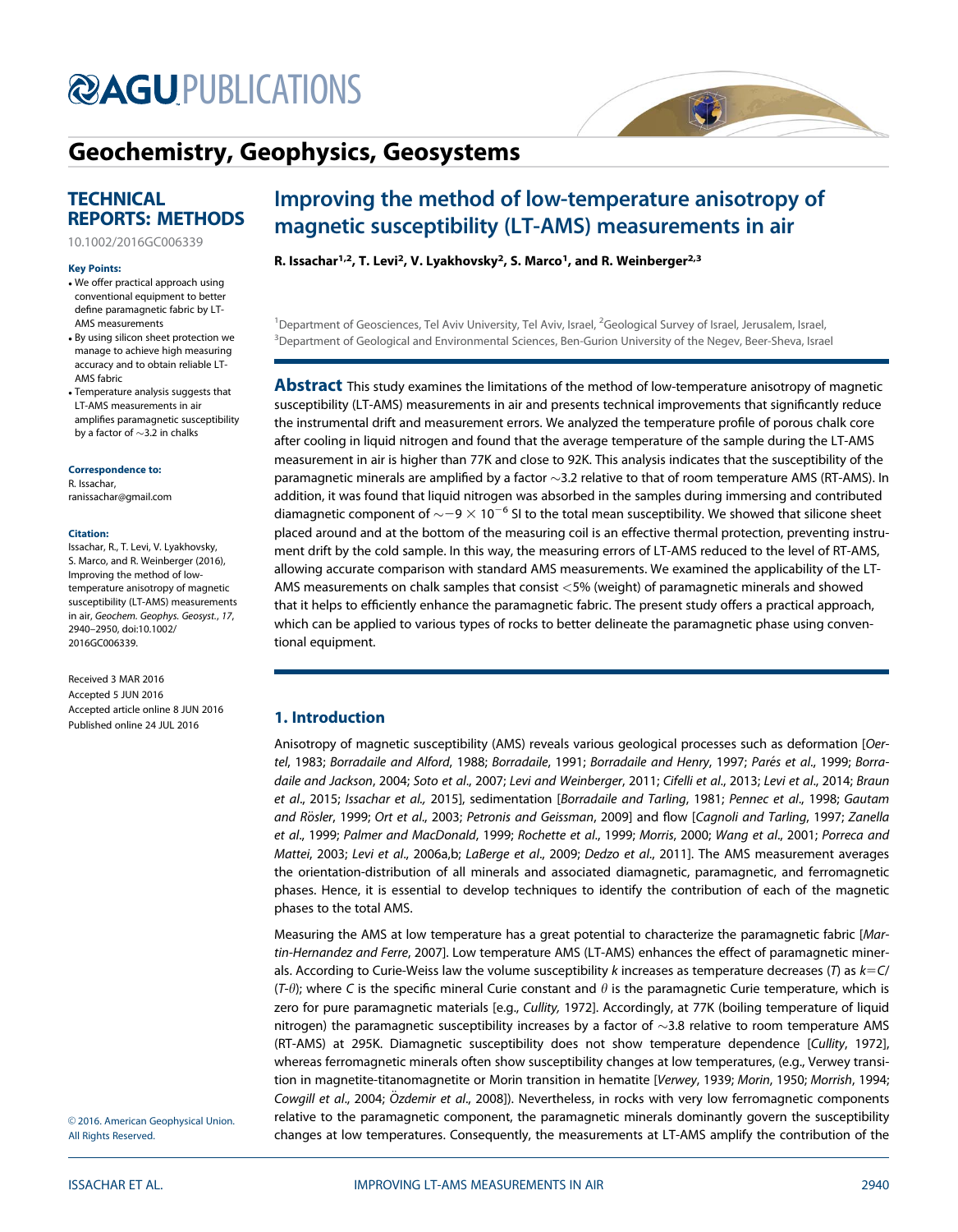paramagnetic minerals in the rock sample. Hence, the LT measurements may help in separating the AMS into its paramagnetic, diamagnetic and ferromagnetic components [Martin-Hernandez and Ferre, 2007].

LT-AMS measurements are carried out by two different approaches: In approach (1) the measurement is carried out while immersing the sample in liquid nitrogen [Parés and van der Pluijm, 2002]. In approach (2) the sample is cooled in liquid nitrogen and subsequently measured in air [Lüneburg et al., 1999]. Approach (1) has the advantage of keeping the sample at homogeneous and constant temperature but requires a custom-made holder, which is not suitable for most susceptibility meters. In approach (2) the measurement procedure is much simpler but an increase in temperature during the measurement is inevitable.

Parés and van der Pluijm [2002, 2014] have demonstrated the applicability of the LT-AMS for characterization of phyllosilicate fabrics. They used approach (1) with a custom-made dewar glass flask, which was placed into a thin styrofoam jacket to protect the instrument from cooling. They placed the flask inside a 'Sapphire Instruments' susceptibility meter with a large coil (internal diameter of 45 mm).

Schmidt et al. [2007] introduced a modification of approach (1), in which the LT-AMS measurements were conducted in high field up to 1.5 Tesla using a torque magnetometer. They also used a custom dewar (cylindrical Pyrex, double-walled, silver coated) allowing measurements while immersing the sample in liquid nitrogen. In this way, they have managed to separate the paramagnetic contribution from the total AMS of synthetic calcite–muscovite aggregates. The main advantage of the torque method is that the high field allows measurements above saturation of most ferromagnetic minerals and, hence, subtracting their contribution to the total AMS. Schmidt et al. [2007] reported that the sensitivity of instrument is 3  $\times$  10<sup>-8</sup> SI and the measuring time is around 1 hour for each sample. A disadvantage of torque measurements is that only the deviatoric susceptibility tensor is determined, while the mean susceptibility could not be resolved [Jelinek, 1985].

Lüneburg et al. [1999] were the first to report on LT-AMS measurements of slates in air (approach 2) using an AGICO Kappabridge with a manual holder method. Each sample was immersed in liquid nitrogen for 30 minutes before the first measurement, and repeatedly for 1 minutes between each of the following 15 position measurements. Oliva-Urica et al. [2010] and Oliva-Urica and Roman-Berdiel [2010] followed Lüneburg et al. [1999] and measured LT-AMS of marls and phyllites, modifying the measuring protocol for the use of the spinning sample holder in the Kappabridge.

Many studies [Cifelli et al., 2004, 2005, 2009, 2011; Debacker et al., 2009; Oliva-Urcia et al., 2012, 2013, 2011; Soto et al., 2012, 2014; Garcia-Lasanta et al., 2013; Haerinck et al., 2013; Izquierdo-Llavall et al., 2013; García-Lasanta et al., 2014; Santolaria et al., 2015] followed Lüneburg et al. [1999], Oliva-Urica et al. [2010], and Oliva-Urica and Roman-Berdiel [2010] protocols, characterizing the LT-AMS of rocks, mainly due to the standardization of the equipment used and the popularity of the Kappabridge susceptibility meter.

#### 2. Challenges in LT-AMS Measurements

Although low-field LT-AMS measurements in air are frequently used, the implementation of the method encounters obstacles that can lead to large measurement errors and questionable interpretations.

This method tackles four main obstacles:

- 1. Estimating and considering the temperature profile in the sample during measurement [Parés and van der Pluijm, 2002, 2014; Martin-Hernandez and Ferre, 2007]. After cooling in liquid nitrogen, the sample is taken out for measurement in air, and immediately the temperature within the sample starts to increase heterogeneously from 77K to room temperature (295K). The temperature distribution in the sample volume and its changes with time depends on the physical properties of the studied rock and the geometry of the sample. Hence, estimating the temperature profile of the sample during measurement is not straightforward and hampers the possibility to simply refer to the paramagnetic amplification factor.
- 2. Enlarged errors due to temperature increase during measurement. In the slowly spinning specimen method the directional susceptibilities are measured for 5 or 8 revolutions of the specimen around each spinning axis [Jelinek, 1995; Gee et al., 2008]. Susceptibilities are recorded in 64 positions per revolution and averaged for all revolutions [Gee et al., 2008]. The signal between two revolutions may decrease and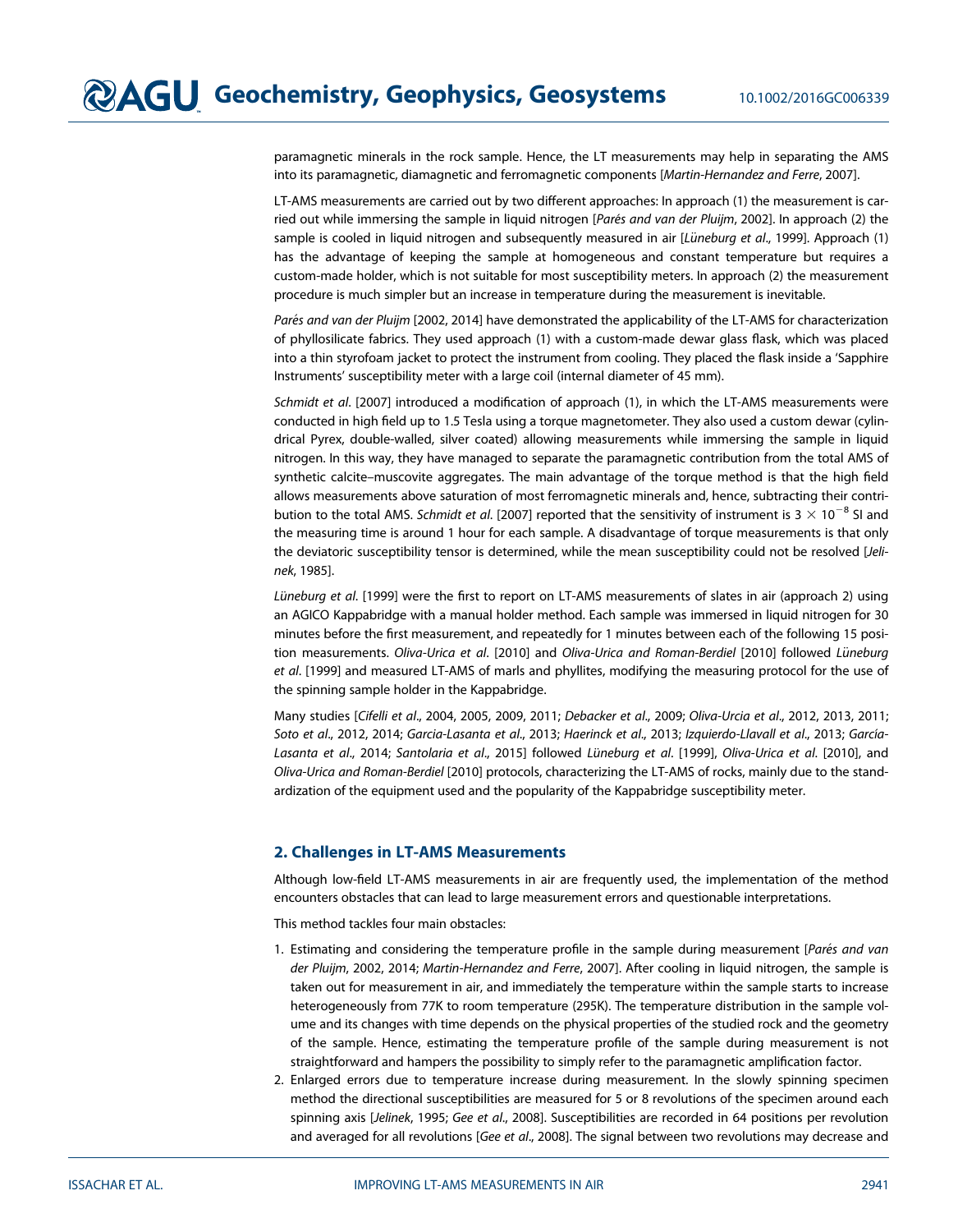| Sample       | Volume<br>$\rm (cm^3)$ | <b>Weight Before</b><br><b>Immersion</b><br>(g) | Weight After<br>Immersion (g) | Weight<br>Difference (g) | LqNi Volume<br>$\rm (cm^3)$ | Susceptibility Due to<br>LgNi $(x10^{-6}$ SI) |
|--------------|------------------------|-------------------------------------------------|-------------------------------|--------------------------|-----------------------------|-----------------------------------------------|
| $MR-2$       | 10.8                   | 16.3                                            | 19.6                          | 3.3                      | 4.1                         | $-9.0$                                        |
| MR-12        | 10.8                   | 17.0                                            | 20.4                          | 3.4                      | 4.2                         | $-9.1$                                        |
| <b>MR-18</b> | 10.8                   | 16.1                                            | 19.5                          | 3.4                      | 4.2                         | $-9.2$                                        |
| $AD-7$       | 10.3                   | 15.2                                            | 18.3                          | 3.1                      | 3.8                         | $-8.8$                                        |
| AD-15        | 10.3                   | 14.5                                            | 17.7                          | 3.2                      | 3.9                         | $-8.9$                                        |
| AD-17        | 10.3                   | 13.4                                            | 16.9                          | 3.5                      | 4.4                         | $-10.0$                                       |
| AD-18        | 10.3                   | 13.6                                            | 16.7                          | 3.1                      | 3.8                         | $-8.8$                                        |
| AD-19        | 10.3                   | 13.6                                            | 17.2                          | 3.6                      | 4.5                         | $-10.2$                                       |

Table 1. Sample Weights Before and After Immersion in Liquid Nitrogen (LgNi)

accordingly the measuring error might increase, due to the increase of the sample temperature during the measurement.

- 3. Reducing instrument drift that is caused by the low temperature of the sample. The cold sample is placed in the coil leads to cold air convection and drift of the electrical components. This leads to significant errors and halt of measurements.
- 4. Correcting additional and artificial susceptibility values that are introduced by absorption of liquid nitrogen into the sample. Liquid nitrogen has low diamagnetic susceptibility  $(k_{\rm m}$ , the mean susceptibility =  $-23.5 \times 10^{-6}$  SI), which might add negative susceptibility to the total AMS.

In this study, we examined the limitation and precision of the LT-AMS measurements in air and present technical improvements that reduce the instrument drift and measurement errors. The applicability of the technical solutions were tested on chalk samples of the Maresha and Adulam Formations, which contain small amounts of paramagnetic minerals, mainly palygorskite and smectite (<5% by weight) [Nathan and Flexer, 1977], high porosity of >20% [Palchik and Hatzor, 2002], and low mean susceptibilities (this study).

#### 3. Correction for Absorption of Liquid Nitrogen

To determine the addition of liquid nitrogen susceptibility in the rock samples, the weight of three samples of Maresha and five samples of Adulam were measured before and after 50 minute immersion in liquid nitrogen (Table 1). The weight of the sample immediately after immersion was  $\sim$ 20% higher than the initial weight and then steadily decreased. Almost all the absorbed liquid nitrogen evaporated after 120 s and the sample returned to its original weight. The weight after immersion reported in Table 1 is the average weight between 10 and 20 s after immersion. Then, the additional susceptibility values were calculated, and the LT-AMS measurements corrected (see chapter 6). These tests showed that for the present samples the liquid nitrogen adds diamagnetic susceptibility of  $\sim$   $-9 \times$  10<sup> $-6$ </sup> SI to the total LT-AMS.

#### 4. Sample Temperature Profile

We analyzed the temperature profile of a standard cylinder sample with radius of 12.5 mm  $(r_0)$  and height of 25.4 mm. The temperature was measured by a thermocouple in three holes drilled in the sample at  $r=0$ ,  $r=0.7 \cdot r_0$  and  $r=0.85 \cdot r_0$  (Figure 1). The sample with the thermocouple in its central hole was immersed in liquid nitrogen for 50 minutes and then removed out to the air. The temperature was recorded every 30 s for 30 minutes afterward. In order to estimate the sample temperature profile we solved an analytical model of conductive heat transfer and calibrated it using the measured temperatures. We treated the cylinder as a sphere, and solved the heat equation for spherical symmetric temperature distribution  $T(r,t)$ :

$$
\frac{\partial T}{\partial t} = \alpha \frac{1}{r^2} \frac{\partial}{\partial r} \left( r^2 \frac{\partial T}{\partial r} \right) \quad \text{for } 0 < r < r_0,\tag{1}
$$

where t is the time, r is the radius and  $\alpha$  is thermal diffusivity. Equation 1 considers the conductive heat transfer and neglects the advection, which is associated with the absorbed liquid nitrogen motion and evaporation. These processes might be important during the early stage of heating, and will be estimated in comparison with the direct temperature measurements.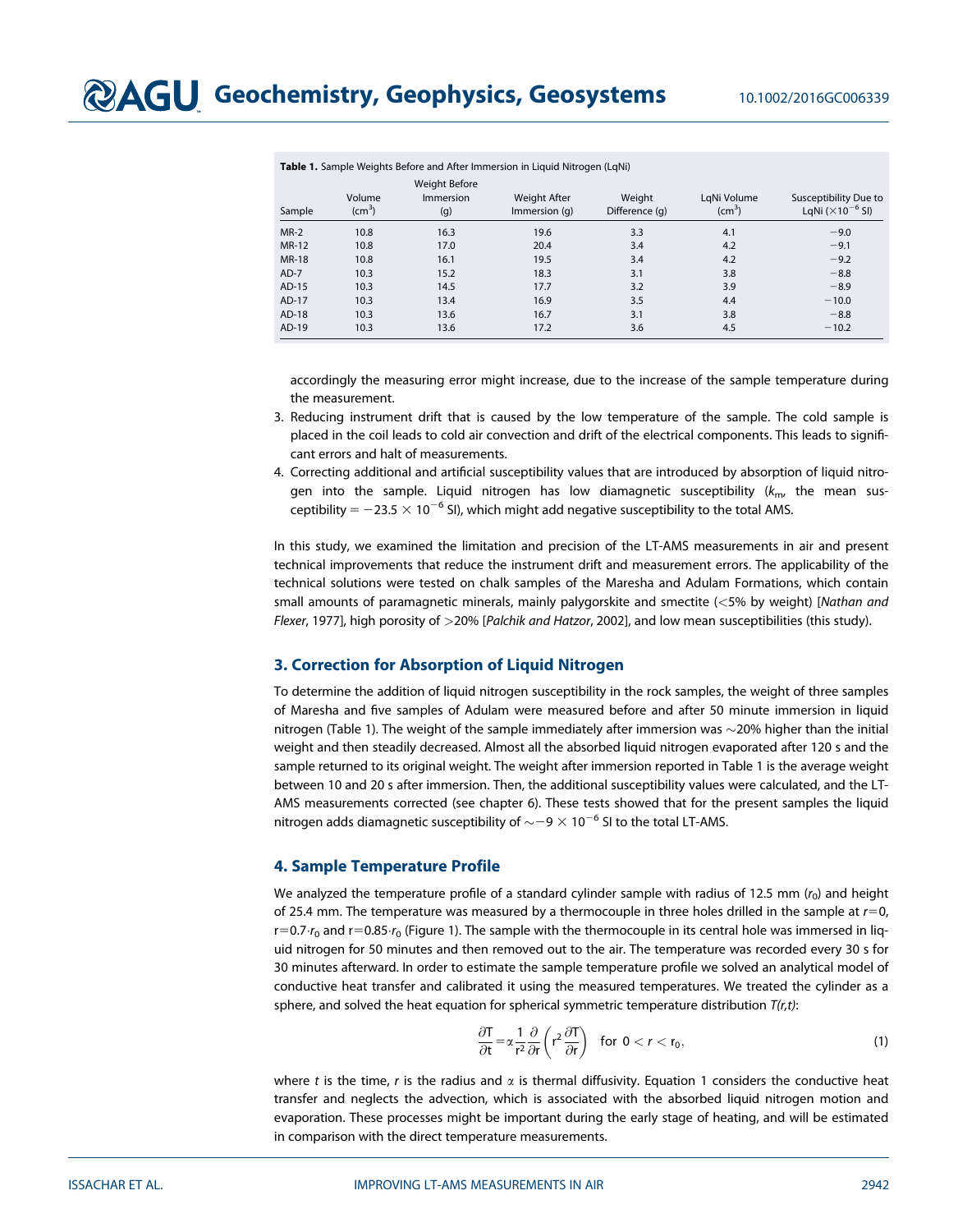# **@AGU Geochemistry, Geophysics, Geosystems** 10.1002/2016GC006339



Figure 1. Temperature measurements in a representative cylindrical sample.

where  $\lambda_n$  are the roots of:

Constant initial temperature,  $T_i = 77K$ , was set as the initial condition:

$$
T(r,0)=T_i.
$$
 (2)

Heat flux at the surface was set as the boundary condition:

$$
-k\frac{\partial \mathsf{T}}{\partial \mathsf{r}} = h(\mathsf{T} - \mathsf{T}_{\infty}) \quad \text{for } \mathsf{r} = \mathsf{r}_0,\tag{3}
$$

where  $k$  is thermal conductivity,  $h$  is the heat transfer coefficient for the system and  $T_{\infty}$  = 295K is the final temperature. Introducing dimensionless variables,  $\theta = (T-T_{\infty})/(T_f-T_{\infty})$ ,  $\tau = \alpha t/r_0^2$  and  $\xi = r/r_0$ , the solution is [Ozisik, 1993]:

$$
\theta(\tau,\xi) = \sum_{n=1}^{\infty} C_n e^{-\lambda_n^2 \tau} \frac{1}{\xi} \sin(\lambda_n \xi), \tag{4}
$$

$$
1 - \lambda_n \cot(\lambda_n) - B_i = 0 \tag{5}
$$

and:

$$
C_n = 4 \frac{-\sin(\lambda_n) + \cos(\lambda_n)\lambda_n}{(\sin(2\lambda_n) - 2\lambda_n)\lambda_n},
$$
\n(6)

where  $B_i=hr_0/k$ , known as the Biot Number. To obtain greater accuracy in the initial times, 16 terms were considered  $(n=1 \text{ to } 16)$ .

Figure 2 shows the results of the temperature measurements over time. For the associated calculated curves, values of  $\alpha$  and  $B_i$  were obtained by using a best fit procedure between the measured data and the calculated solution (equations (4)–(6)) at  $r=0$ ,  $r=0.7 \cdot r_0$  and  $r=0.85 \cdot r_0$ . The calculated temperature profile using the conductive heat flux model (equation 1) with  $\alpha=0.8 \cdot 10^{-7}$  (m<sup>2</sup>/s) and B<sub>i</sub>=4 fits well the measured temperatures starting from 120 s after immersion (Figure 2a). Since almost all of the absorbed liquid nitrogen evaporates during the first 120 s (as described in the previous section), the conductive heat transport dominates the heating at relatively late stages. However, during the first 120 s, the measured temperatures near the sample surface slightly deviate from the calculated curve (Figure 2b). This early stage discrepency is probably due to motion and evaporation of the absorbed liquid nitrogen.

Figure 3 shows the calculated temperature curves, as a function of the sample volume, after 10 and 20 s (mean susceptibility measurement last 10–20 s after the sample is removed from liquid nitrogen bath, see section 5 below). The average temperatures are 87K and 96K respectivly and accordingly, the average



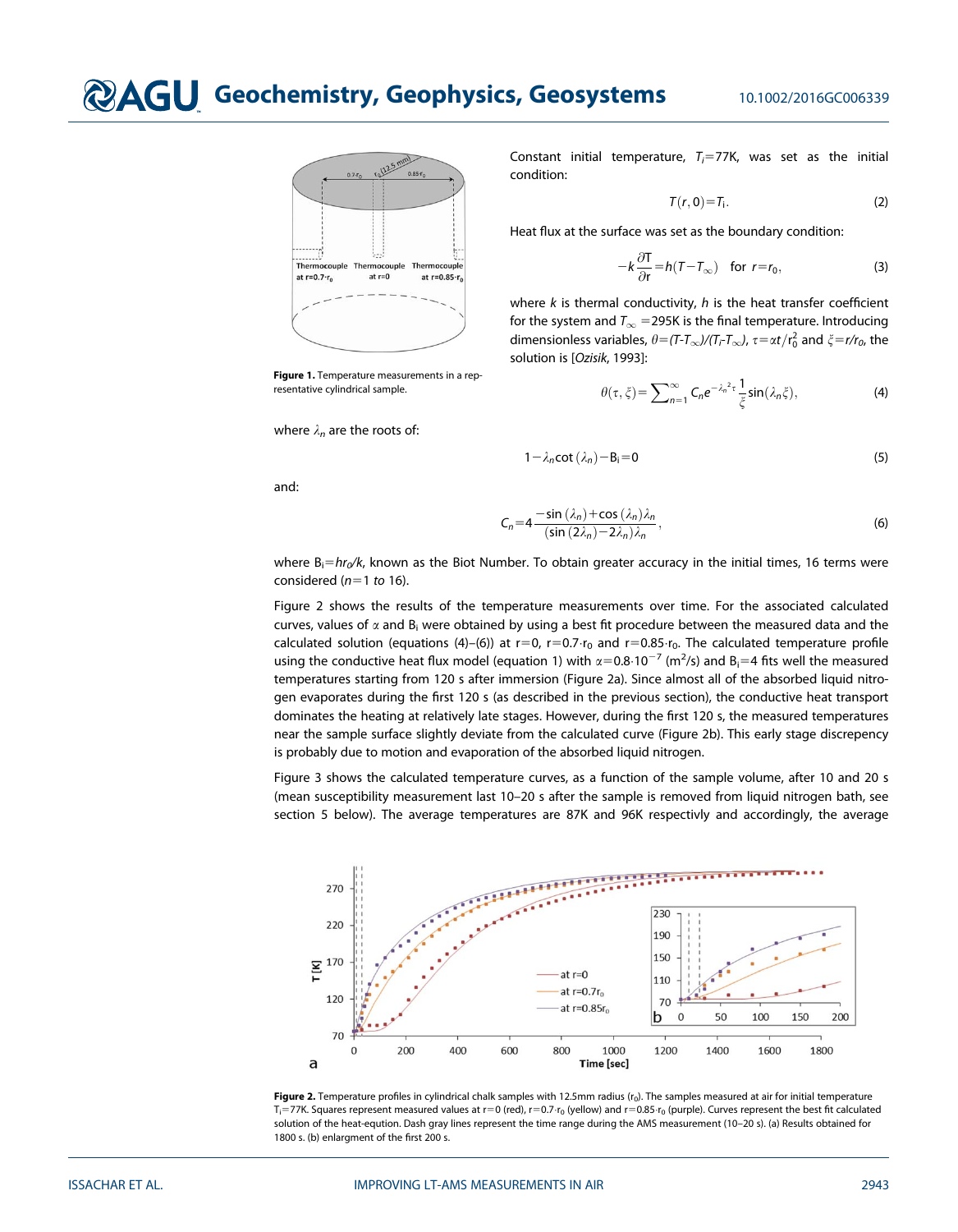

Figure 3. Calculated temperature profile along the sample volume after 10 (green) and 20 s (blue). For 10 and 20 s curves temperature at the center is 77K and at surfuce 135K and 154K, respectivly. The dashed line is the average temperature between 10 and 20 s.

temperature of the sample for the time period 10–20 s after imerssion is 92K. We note that the model provides a reasonable estimate for the sample temperature during LT-AMS which is certainly higher than 77K and close to 92K. Following the Curie-Weiss law, the paramagnetic amplification factor for the LT-AMS measurements in air is practically 3.2 (295K divided by 92K).

#### 5. LT-AMS Measurements in Air

LT and RT AMS were measured at low magnetic field of 300 A/m with a KLY-4S Kappabridge (AGICO Inc.) using the spinning sample method [Jelinek, 1995] at the Geological Survey of Israel. Directional susceptibilities measurements lasts  $\sim$ 20 s, and mean susceptibility ( $k_m$ )  $\sim$ 10 s. Another  $\sim$ 10 s are required to fix the sample in the holder, i.e., the measurements of directional susceptibilities last 10-30 s and of mean susceptibility 10–20 s after the sample is removed from liquid nitrogen bath.

During the LT-AMS measurements in air, the measurement errors increased dramatically due to instrument drift (see section 2). We adopted the solution suggested in previous studies [e.g., Soto et al., 2014] and wait 10 minutes between measurements, allowing the instrument recovery. Nevertheless, the errors on the LT-



Figure 4. LT-AMS measurements setup using the AGICO Inc. KLY-4S Kappabridge. The yellow arrows show the sample covered with the 'Teflon' protection and the thin silicone sheet inserted into the measuring coil.

AMS measurements have remained large. To overcome this obstacle, we tested several improvements that could isolate the coil from excessive cooling (e.g., isolating the sample with a styrofoam jacket, gas circulation). We found that a thin silicone sheet (1.5 mm) made of high quality LSR silicone was very effective for thermal protection (LSR is an industrial technique of injection molding of liquid silicone rubber, commonly used in cookware). The silicone sheet was placed around and at the bottom of the measuring coil (Figure 4). To obtain reliable holder corrections, the holder with the silicone protection was measured separately before measurements. We found that the silicone sheet protection reduced the measuring errors significantly from 265.91 to 15.33  $\times$ 10<sup>-9</sup> SI, the latter value is comparable to that of the RT-AMS measuring errors (Figure 5).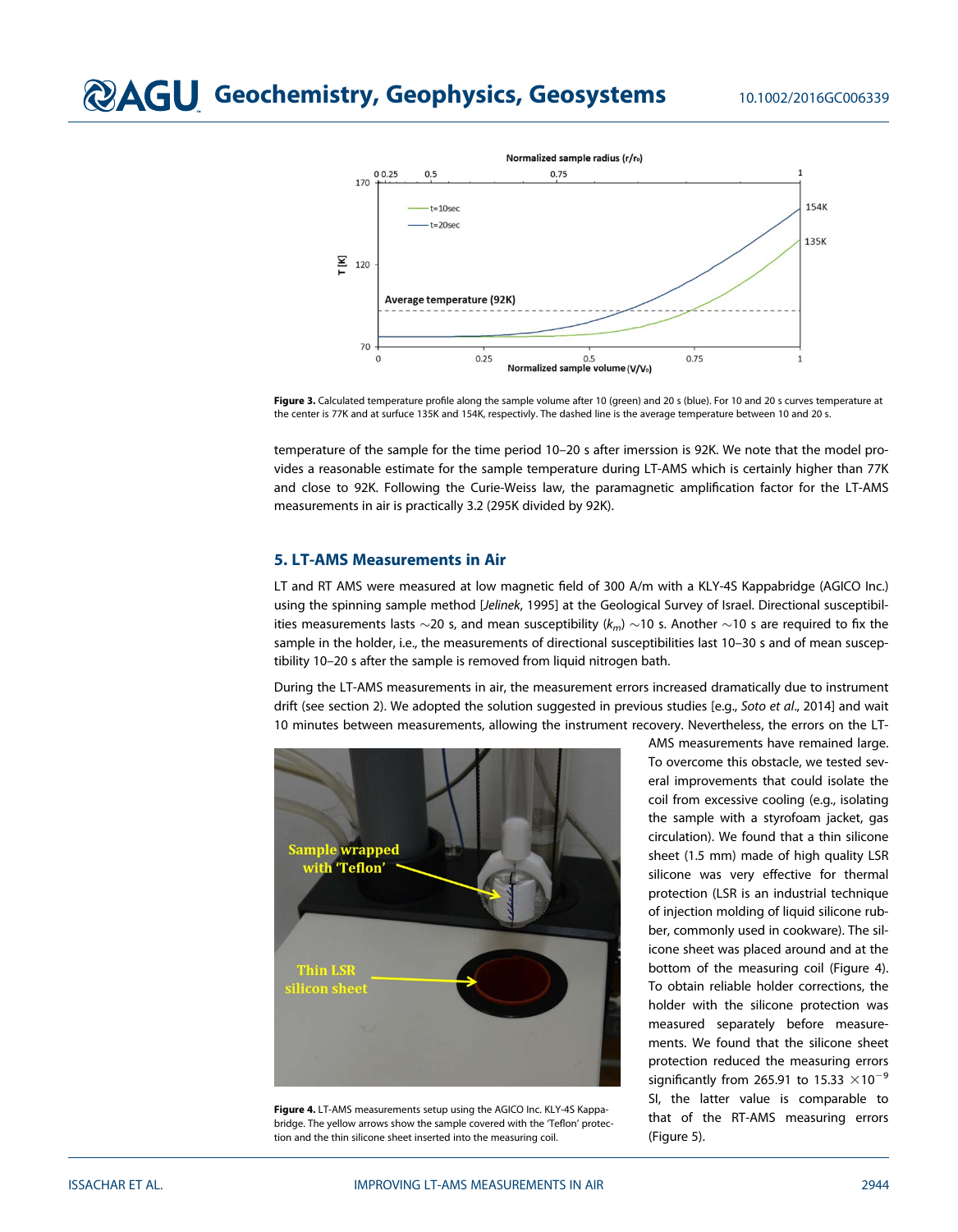

Figure 5. Errors of axial measurments (in average) presented in coloumn diagram from left to right: RT-AMS measurement, LT-AMS measurements without silicone protection and LT-AMS with measurements silicone protection. Dashed line shows the accuracy of the instrument reported for axial measurements (KLY-4S Kappabridge Manual, AGICO Inc.).

We also noticed that during the LT-AMS measurements, an ice layer was formed around the cold sample immediately after removing it from the liquid nitrogen bath. This ice layer affected the accuracy of the measurements but could be prevented by wrapping the samples with a thin polytetrafluoroethylene ('Teflon') layer (Figure 4), reducing significantly the ice condensation around the sample during measurements.

#### 6. Application

To test the applicability of the above improvements, the RT-AMS and LT-AMS of 19 samples of Adulam and Maresha chalks were measured and compared (Table 2). Figure 6a shows the  $k<sub>m</sub>$  values of LT (LT- $k<sub>m</sub>$ ) versus that of RT ( $RT-k_m$ ). The high positive linear correlation ( $R^2$ =0.94) indicates that  $RT$ - $k_m$  and  $LT$ - $k_m$ growth is related to increase in paramagnetic mineral contents. The point on the graph where  $k<sub>m</sub>$  values of LT and RT are equal represents a hypothetical  $k<sub>m</sub>$ value that excludes the contribution of paramagnetic minerals, namely the  $k_m$  of diamagnetic and ferro-

magnetic phases. The linear regression suggests that  $k_m$  values of LT and RT measurements are equal for  $-11.3 \times 10^{-6}$  SI (Figure 6a). This value is close to the susceptibility of single calcite crystal ( $k_m \approx -12.87 \times$  $10^{-6}$  SI) [Nye, 1957; Owens and Rutter, 1978; Schmidt et al., 2006], suggesting the dominancy of diamagnetic phase and the negligible ferromagnetic contribution to  $k_m$  in the samples. Figure 6b presents  $|LT\cdot k_m/RT\cdot k_m|$ versus RT- $k_m$  values (see example in Ciffeli et al. [2005]). For pure paramagnetic sample,  $|LT-k_m/RT-k_m|$  should be  $\sim$ 3.2 (see section 3). For the present samples, the  $|LT\kappa_m/RT\kappa_m|$  ratios range between 5 and 10, with inverse correlation to positive values of  $RT-k_m$ . This confirms that the diamagnetic phase has a significant contribution to  $k_{m}$ , because the susceptibility of a sample at RT is the sum of the ferromagnetic, paramagnetic and diamagnetic components ( $k_f$ ,  $k_p$  and  $k_d$  respectively) [Henry and Daly, 1983; Hrouda et al., 2000]:

$$
RT k_m = c_f k_f + c_p k_p + c_d k_d \equiv K_f + K_p + K_d, \qquad (7)
$$

where  $c_f$ ,  $c_p$  and  $c_d$  are the respective percentages.

Further, at LT, the paramagnetic phase is amplified by factor of  $\sim$ 3.2:



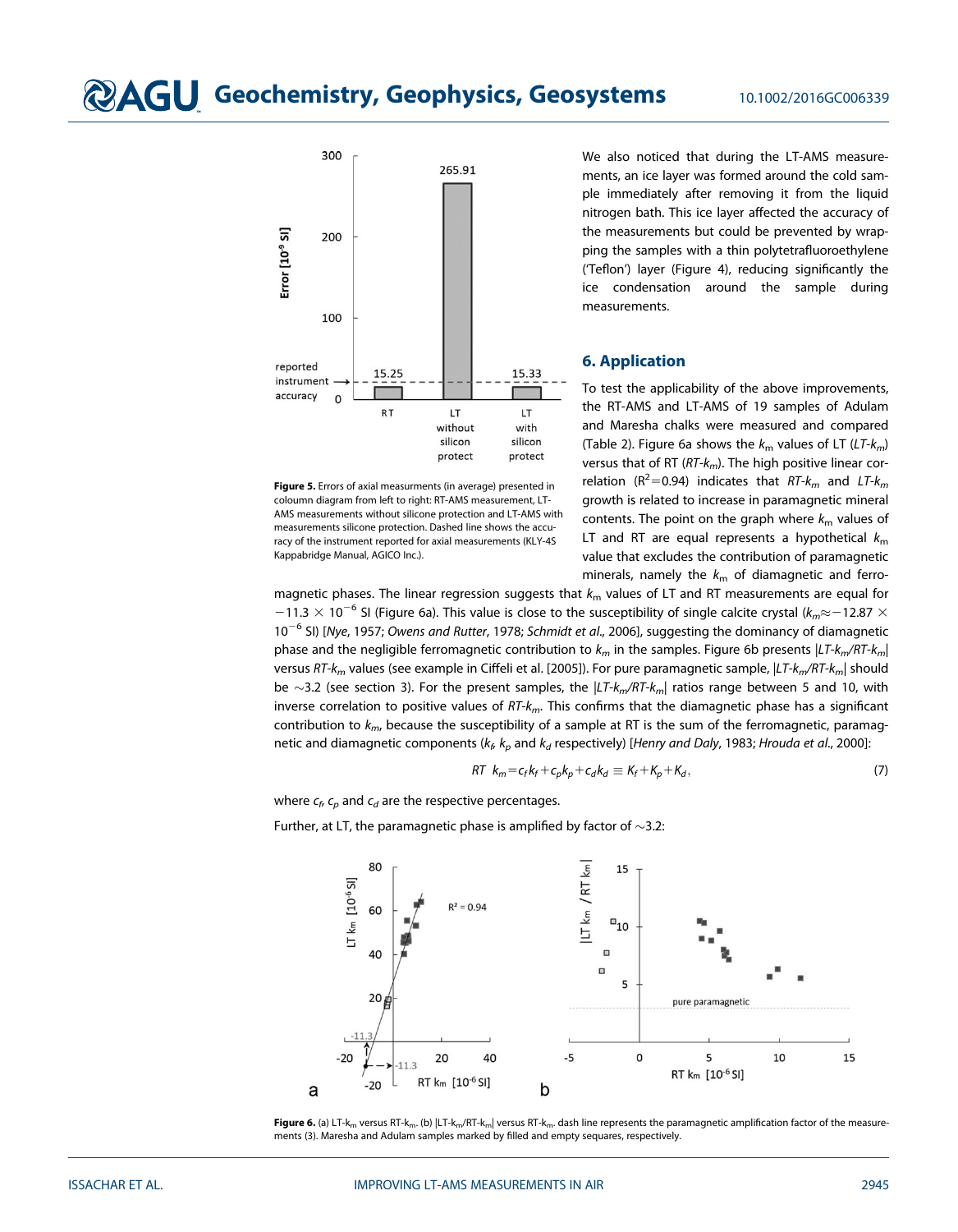|              | <b>RT-AMS</b>                             |                          |                          |                                                          | <b>LT-AMS</b>                                |         |       |                                                          |                                                           |
|--------------|-------------------------------------------|--------------------------|--------------------------|----------------------------------------------------------|----------------------------------------------|---------|-------|----------------------------------------------------------|-----------------------------------------------------------|
| Sample       | $k_{m}$<br>$-6$ SI)<br>$(\times 10^{-7})$ | T                        | Pj                       | Normalized<br>Principal<br>Magnitudes<br>$(k_1/k_2/k_3)$ | $k_{m}$<br>$^{-6}$ SI)<br>$(\times 10^{-7})$ | T       | Pj    | Normalized<br>Principal<br>Magnitudes<br>$(k_1/k_2/k_3)$ | $rac{\mathsf{LT}}{\mathsf{RT}}$ $\mathsf{k}_{\mathsf{m}}$ |
| $MR-1$       | 5.14                                      | 0.50                     | 1.16                     | 1.06/1.02/0.91                                           | 45.39                                        | 0.12    | 1.009 | 1.004/1.000/0.995                                        | 8.8                                                       |
| $MR-2$       | 6.11                                      | 0.56                     | 1.22                     | 1.07/1.03/0.89                                           | 45.95                                        | 0.52    | 1.012 | 1.005/1.002/0.993                                        | 7.5                                                       |
| MR-4         | 4.48                                      | 0.29                     | 1.28                     | 1.11/1.02/0.87                                           | 40.29                                        | 0.61    | 1.034 | 1.013/1.006/0.981                                        | 9.0                                                       |
| MR-5         | 4.33                                      | 0.40                     | 1.19                     | 1.07/1.02/0.91                                           | 45.57                                        | 0.28    | 1.004 | 1.002/1.000/0.998                                        | 10.5                                                      |
| MR-6         | 3.78                                      | 0.36                     | 1.06                     | 1.03/1.01/0.96                                           | 44.42                                        | $-0.31$ | 1.004 | 1.002/0.999/0.998                                        | 11.7                                                      |
| MR-7         | 6.25                                      | 0.85                     | 1.09                     | 1.03/1.02/0.95                                           | 48.58                                        | 0.11    | 1.007 | 1.003/1.000/0.996                                        | 7.8                                                       |
| MR-8         | 5.09                                      | $-0.16$                  | 1.12                     | 1.06/0.99/0.95                                           | 44.71                                        | $-0.25$ | 1.006 | 1.003/0.999/0.997                                        | 8.78                                                      |
| MR-9         | 6.05                                      | 0.84                     | 1.15                     | 1.04/1.03/0.92                                           | 48.57                                        | 0.65    | 1.008 | 1.003/1.001/0.996                                        | 8.0                                                       |
| MR-12        | 4.63                                      | 0.57                     | 1.15                     | 1.05/1.02/0.92                                           | 47.95                                        | $-0.03$ | 1.004 | 1.002/1.000/0.998                                        | 10.4                                                      |
| MR-13        | 11.53                                     | 0.35                     | 1.32                     | 1.12/1.02/0.85                                           | 64.20                                        | 0.28    | 1.022 | 1.001/1.002/0.988                                        | 5.6                                                       |
| <b>MR-14</b> | 9.88                                      | $-0.08$                  | 1.31                     | 1.14/0.99/0.87                                           | 62.71                                        | $-0.17$ | 1.007 | 1.004/0.999/0.997                                        | 6.3                                                       |
| <b>MR-15</b> | 7.56                                      | $-0.20$                  | 1.29                     | 1.14/0.98/0.88                                           | 59.30                                        | $-0.35$ | 1.003 | 1.002/1.000/0.998                                        | 7.8                                                       |
| MR-16        | 5.76                                      | 0.21                     | 1.21                     | 1.09/1.01/0.90                                           | 55.59                                        | 0.22    | 1.008 | 1.004/1.001/0.996                                        | 9.6                                                       |
| MR-17        | 6.42                                      | 0.22                     | 1.32                     | 1.13/1.01/0.86                                           | 46.18                                        | 0.76    | 1.014 | 1.005/1.003/0.992                                        | 7.2                                                       |
| <b>MR-18</b> | 9.33                                      | 0.10                     | 1.22                     | 1.09/1.00/0.90                                           | 53.15                                        | 0.12    | 1.006 | 1.003/1.000/0.997                                        | 5.7                                                       |
| MR-19        | 9.80                                      | 0.43                     | 1.19                     | 1.07/1.02/0.90                                           | 54.30                                        | $-0.34$ | 1.011 | 1.006/0.999/0.995                                        | 5.5                                                       |
| $AD-7$       | $-2.65$                                   | $\overline{\phantom{a}}$ | $\overline{\phantom{a}}$ |                                                          | 16.38                                        |         |       |                                                          | 6.2                                                       |
| AD-15        | $-2.32$                                   |                          |                          |                                                          | 18.04                                        |         |       |                                                          | 7.8                                                       |
| AD-17        | $-1.85$                                   |                          |                          |                                                          | 19.33                                        |         |       |                                                          | 10.5                                                      |

Table 2. Low-Field RT-AMS and LT-AMS Parameters of Maresha (MR) and Adulam (AD) Chalks

$$
LT \ k_m = c_f k_f + 3.2 \cdot c_p k_p + c_d k_d \equiv K_f + 3.2 \cdot K_p + K_d \tag{8}
$$

Therefore, the ratio between LT and RT is:

$$
\left|\frac{l\tau}{RT}\frac{k_m}{k_m}\right| = \left|\frac{K_f + K_d + 3.2 \cdot K_p}{K_f + K_d + K_p}\right|
$$
\n(9)

If  $(K_f + K_d)$  is a negative number, i.e., diamagnetic dominancy, then LT/RT ratio is lower than the paramagnetic amplification factor,  $(\frac{|I| T k_m}{R T k_m})$  $\begin{array}{|c|c|} \hline \multicolumn{1}{|}{\textbf{1}} & \multicolumn{1}{|}{\textbf{1}} \\ \hline \multicolumn{1}{|}{\textbf{1}} & \multicolumn{1}{|}{\textbf{1}} \\ \hline \multicolumn{1}{|}{\textbf{1}} & \multicolumn{1}{|}{\textbf{1}} \\ \hline \multicolumn{1}{|}{\textbf{1}} & \multicolumn{1}{|}{\textbf{1}} \\ \hline \multicolumn{1}{|}{\textbf{1}} & \multicolumn{1}{|}{\textbf{1}} \\ \hline \multicolumn{1}{|}{\textbf{1}} & \multicolumn{1}{|}{\textbf{1}}$  $=$  3.2). In contrast, if  $(K_f + K_d)$  is a positive number, i.e., ferromagnetic dominancy, then LT/RT ratio is higher than the paramagnetic amplification factor,  $(\frac{LT}{RT}$   $\frac{k_m}{k_m}$  $\begin{array}{|c|c|} \hline \multicolumn{1}{|}{\textbf{1}} & \multicolumn{1}{|}{\textbf{1}} \\ \hline \multicolumn{1}{|}{\textbf{1}} & \multicolumn{1}{|}{\textbf{1}} \\ \hline \multicolumn{1}{|}{\textbf{1}} & \multicolumn{1}{|}{\textbf{1}} \\ \hline \multicolumn{1}{|}{\textbf{1}} & \multicolumn{1}{|}{\textbf{1}} \\ \hline \multicolumn{1}{|}{\textbf{1}} & \multicolumn{1}{|}{\textbf{1}} \\ \hline \multicolumn{1}{|}{\textbf{1}} & \multicolumn{1}{|}{\textbf{1}}$  $\vert$  < 3.2).

The RT-AMS fabric shows well grouped  $k_3$  axes while  $k_1$  and  $k_2$  axes are scattered and form a well-defined inclined plane (Figure 7a). The 95% confidence ellipses of  $k_1$  and  $k_2$  axes are large and overlapped. The LT-AMS fabric is divided into two well defined groups based on the orientation of susceptibility axes. In Group A, which includes most of the samples, the AMS fabric is quite similar to that of the RT-AMS with slightly better separation of  $k_1$  and  $k_2$  axes, expressed by narrower 95% confidence ellipses (Figure 7b). In Group B, the AMS fabric is different from that of the RT-AMS fabric. This group is characterized by well grouped AMS axes, whereas  $k_3$  orientations approximately related by a  $\sim$ 90° rotation around a vertical axis with respect to  $k_3$  orientations in the RT-AMS fabric (Figure 7b). Figures 7c and 7d show the AMS shape parameter  $(T= 2\ln (k_2/k_3)/\ln (k_1/k_3)-1$  [Hrouda, 2004]) versus the corrected anisotropy degree,  $(p_j=$ exp $\sqrt{2\sum \left(\ln\!_i\!-\!\ln\mathsf{k}_\mathsf{m}\right)^2}$ ; i=1 to 3,  $k_\mathsf{m}$  is the mean susceptibility [*Jelinek*, 1981]). In the RT-AMS  $P_j$  values range from 1.06 to 1.3 and T generally changes from oblate  $(T=+1)$  to neutral ellipsoid (T=0) with increase in  $P_j$  (Figure 7c). On the other hand, in the LT-AMS the  $P_j$  values are much lower, ranging from 1.004 to 1.04, where no correlation between T and  $P_i$  is obtained (Figure 7d). To better understand the source of the change in  $P_j$ values at LT a further investigation is required [Almqvist et al., 2010], which is beyond the scope of this paper.

#### 7. Discussion

In order to overcome the kappabridge drift when cold samples are measured, we tested a suitable thermal protection, which (1) fits the 2 mm gap between the holder and the coil, and (2) has a weak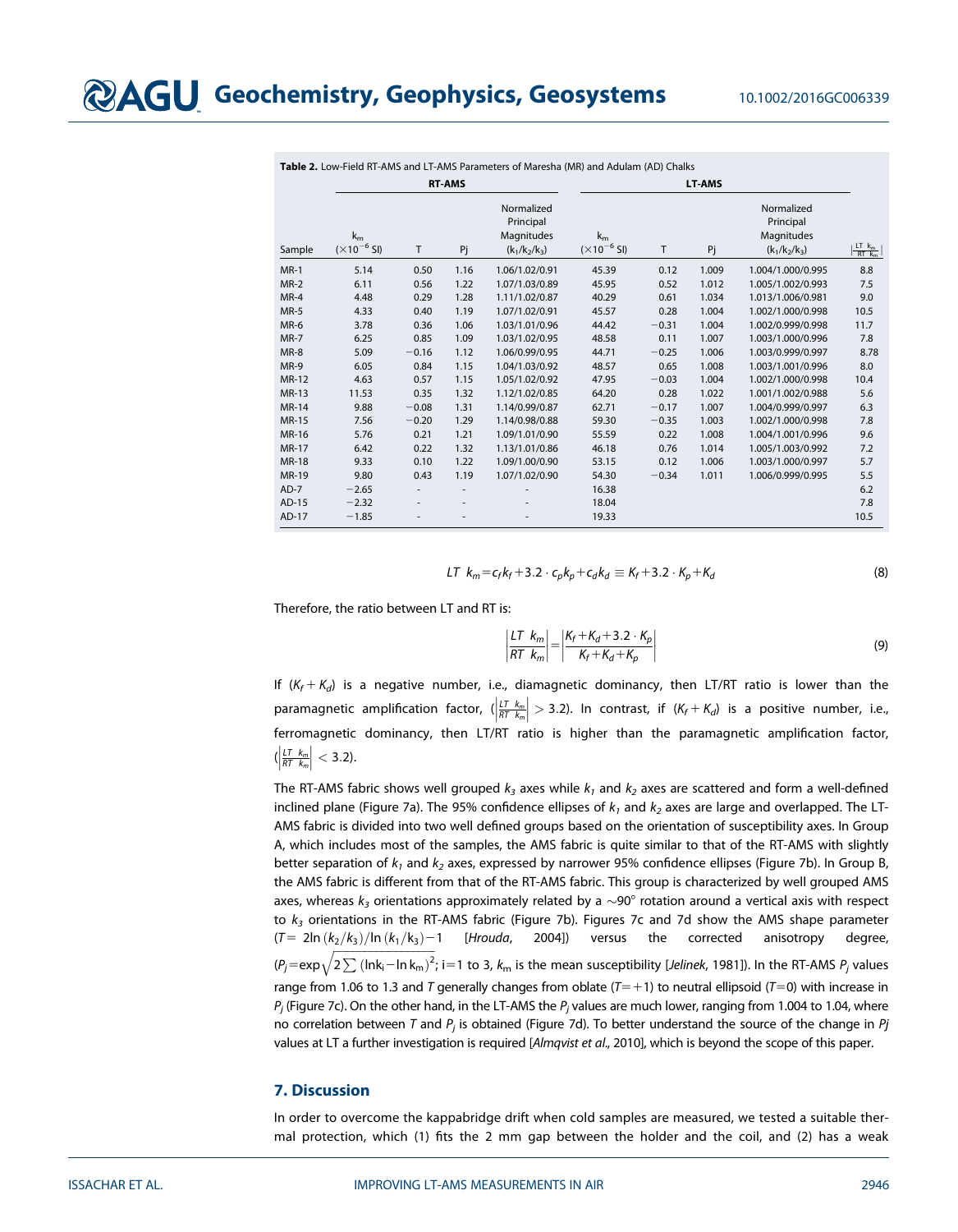

Figure 7. Magnetic fabrics of RT-AMS and LT-AMS measurements for Mearsha samples. (a and b) Lower-hemisphere, equal-area projection of AMS principal axis and their 95% confidence ellipses. (c and d) shape anisotropy (T) versus corrected anisotropy degree (Pj).

magnetic response that does not interfere with the measurements. We found that high quality LSR silicone sheet is efficient thermal insulator. The susceptibility of LSR silicone is  $\sim$ 90  $\times$  10<sup>-6</sup> SI, but has negligible contribution when placed around the coil. Another advantage to using the LSR silicone sheet protection is that it can easily be removed, allowing quick switching between RT and LT-AMS measurements. We show that by using this protection the measurement errors of LT-AMS decrease significantly, and are similar to that of RT-AMS errors (Figure 5). This allows us to achieve a reliable comparison between LT and RT fabrics.

In order to assess the temperature heterogeneity within the sample and determine the paramagnetic amplification factor, we calculated the temperature profiles within the rock volume (see section 4). We calibrated the conductive heat transfer model using temperature measurements of one representative sample. If needed it is possible to calibrate the model based on more than one representative sample. The analysis shows that after the sample is removed from the liquid nitrogen bath to air, the upper bound for the sample temperature during LT-AMS measurements is 92K. This value is higher than the 77K assumed in most studies that use LT-AMS measurements in air. These differences are expressed by differences in the paramagnetic amplification factor, which is  $\sim$ 3.8 and  $\sim$ 3.2 at 77K and 92K, respectively. This indicates that the theoretical paramagnetic amplification factor is reduced by  $\sim$ 15% for practical LT-AMS measurements in air. The small measurement errors suggest that the concern of enlarged errors due to temperature increase during measurement (see section 2) is insignificant and, hence, the fabric measured by the LT-AMS method in air is reliable. The tested samples in this study represent an extreme case, in which they have low susceptibility values ( $k_m$  ranges between 4 and 10  $\times$ 10<sup>-6</sup> SI) and >20% porosity. We found that the additional susceptibility due to liquid nitrogen absorption is  $\sim$  –9  $\times$  10<sup>-6</sup> SI. Hence, the addition of the diamagnetic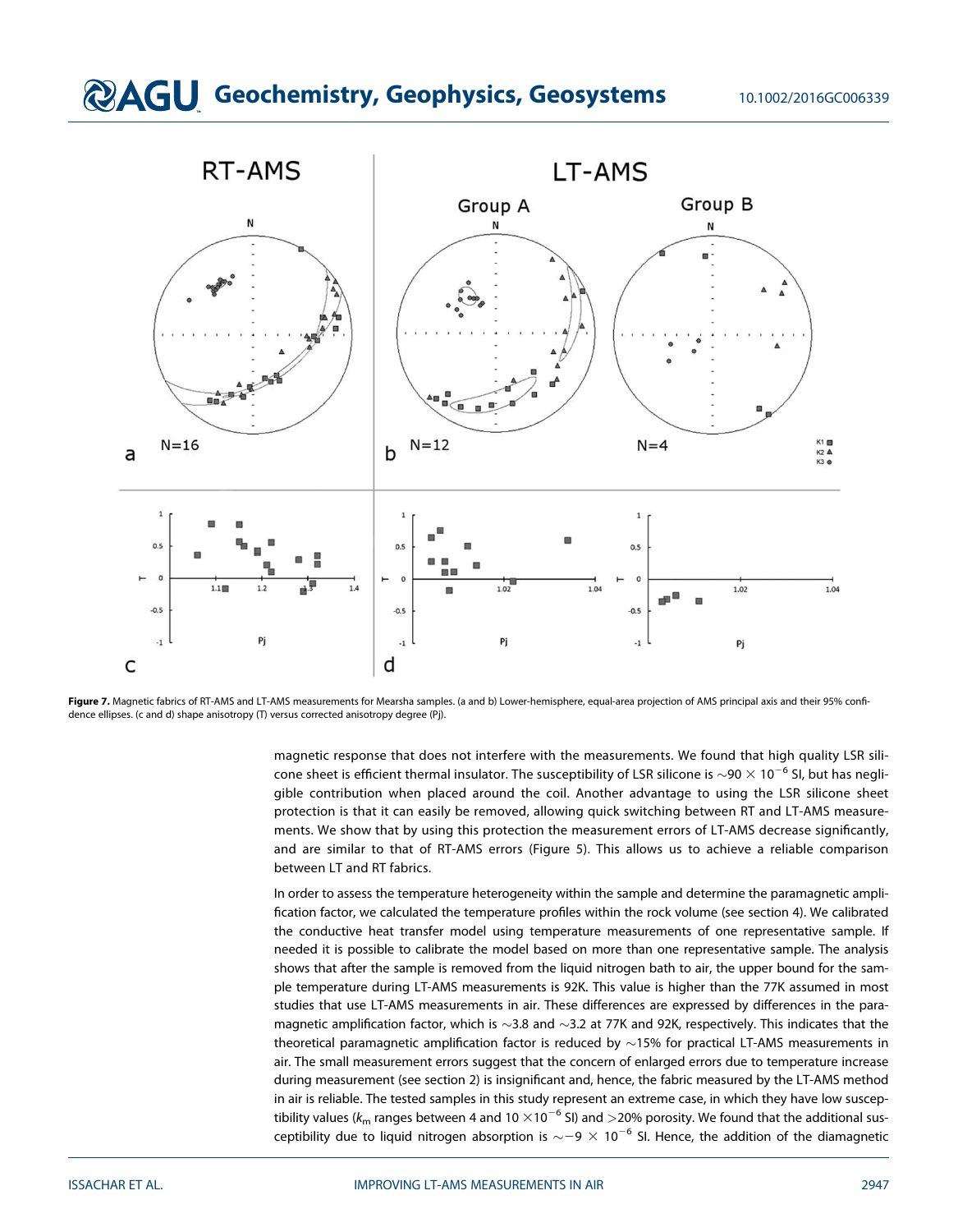susceptibility of the liquid nitrogen to the AMS in rock samples with weak susceptibility values should not be overlooked. In rocks with high susceptibility values this addition may be less significant.

The paramagnetic amplification factor and the addition of liquid nitrogen susceptibility reported in this study were tested only on chalk. In rocks with high thermal diffusivity, the temperature increase rate in the sample is expected to be higher and as a result, the paramagnetic amplification factor will reduce significantly. Therefore, in order to obtain reliable results by LT-AMS measurements in air for other rock types, it is recommend determining the temperature profile and liquid nitrogen absorption for each rock type specifically, following the procedure presented in this study.

#### 8. Conclusions

- 1. Using LSR silicone protection in the instrument coil reduces the high measuring errors caused by excessive cooling of the instrument to normal. This improvement helps to obtain reliable results in LT-AMS measurements in rocks containing <10% of paramagnetic content, and to compare them to RT-AMS measurements.
- 2. The paramagnetic amplification factor of LT-AMS measurements in air for the tested chalks is  $\sim$ 3.2  $(T=92K)$ , which is lower by 15% compared with the theoretical value of  $\sim$ 3.8 calculated for liquid nitrogen temperature  $(T=77K)$ .
- 3. Liquid nitrogen absorption in low susceptibility and porous rocks adds significant component of diamagnetic susceptibility to the LT measurements. This artificial susceptibility component can be corrected by weighting the samples before and after the immersion in liquid nitrogen.
- 4. The present study offers a practical approach to improve the accuracy of the low-temperature AMS measurements using conventional equipment. The suggested approach can be applied to various types of rocks in order to better define their paramagnetic phase.

#### References

- Almqvist, B. S. G., M. Herwegh, V. Schmidt, T. Pettke, and A. M. Hirt (2010), Magnetic susceptibility as a tool to study deformed calcite with variable impurity content, Geochem. Geophys. Geosyst., 11, Q01Z09, doi[:10.1029/2009GC002900.](http://dx.doi.org/10.1029/2009GC002900)
- Borradaile, G. J. (1991), Corralation of strain with anisotropy of magnetic-susceptibility (AMS), Pure Appl. Geophys., 135(1), 15–29, doi: [10.1007/bf00877006](http://dx.doi.org/10.1007/bf00877006).
- Borradaile, G. J., and B. Henry (1997), Tectonic applications of magnetic susceptibility and its anisotropy, Earth Sci. Rev., 42(1-2), 49-93.
- Borradaile, G. J., and M. Jackson (2004), Anisotropy of magnetic susceptibility (AMS): magnetic petrofabrics of deformed rocks, Geol. Soc. Spec. Publ., 238, 299–360.
- Borradaile, G. J., and D. H. Tarling (1981), The influence of deformation mechanisms on magnetic fabrics in weahly deformed rocks, Tectonophysics, 77(1-2), 151–168, doi:[10.1016/0040-1951\(81\)90165-7.](http://dx.doi.org/10.1016/0040-1951(81)90165-7)

Borradaile, G. J. J., and C. Alford (1988), Experimental shear zones and magnetic fabrics, J. Struct. Geol., 10(8), 895–904, doi[:10.1016/0191-](http://dx.doi.org/10.1016/0191-8141(88)90102-2) [8141\(88\)90102-2](http://dx.doi.org/10.1016/0191-8141(88)90102-2).

Braun, D., R. Weinberger, Y. Eyal, S. Feinstein, Y. Harlavan, and T. Levi (2015), Distinctive diamagnetic fabrics in dolostones evolved at fault cores, the Dead Sea Transform, J. Struct. Geol., 77, 11–26, doi:[10.1016/j.jsg.2015.05.007.](http://dx.doi.org/10.1016/j.jsg.2015.05.007)

Cagnoli, B., and D. H. Tarling (1997), The reliability of anisotropy of magnetic susceptibility (AMS) data as flow direction indicators in friable base surge and ignimbrite deposits: Italian examples, J. Volcanol. Geotherm. Res., 75(3-4), 309–320, doi[:10.1016/S0377-0273\(96\)00038-8](http://dx.doi.org/10.1016/S0377-0273(96)00038-8). Cifelli, F., M. Mattei, A. M. Hirt, and A. Gunther (2004), The origin of tectonic fabrics in ''undeformed'' clays: The early stages of deformation

in extensional sedimentary basins, Geophys. Res. Lett., 31, L09604, doi[:10.1029/2004GL019609](http://dx.doi.org/10.1029/2004GL019609). Cifelli, F., M. Mattei, and M. Chadima (2005), The origin of tectonic lineation in extensional basins: combined neutron texture and magnetic

analyses on ''undeformed'' clays, Earth Planet. Sci. Lett., 235(1), 62–78.

Cifelli, F., M. Mattei, M. Chadima, S. Lenser, and A. M. Hirt (2009), The magnetic fabric in ''undeformed clays'': AMS and neutron texture analyses from the Rif Chain (Morocco), Tectonophysics, 466(1-2), 79–88, doi:[10.1016/j.tecto.2008.08.008](http://dx.doi.org/10.1016/j.tecto.2008.08.008).

Cifelli, F., L. Minelli, F. Rossetti, G. Urru, and M. Mattei (2011), The emplacement of the Late Miocene Monte Capanne intrusion (Elba Island, Central Italy): constraints from magnetic fabric analyses, Int. J. Earth Sci., 101(3), 787–802, doi:[10.1007/s00531-011-0701-z](http://dx.doi.org/10.1007/s00531-011-0701-z).

Cifelli, F., M. Mattei, H. Rashid, and J. Ghalamghash (2013), Right-lateral transpressional tectonics along the boundary between Lut and Tabas blocks (Central Iran), Geophys. J. Int., 193(3), 1153–1165, doi[:10.1093/gji/ggt070.](http://dx.doi.org/10.1093/gji/ggt070)

Cowgill, E., A. Yin, J. R. Arrowsmith, W. X. Feng, and S. H. Zhang (2004), The Akato Tagh bend along the Altyn Tagh fault, northwest Tibet 1: Smoothing by vertical-axis rotation and the effect of topographic stresses on bend-flanking faults, Geol. Soc. Am. Bull., 116(11-12), 1423–1442.

Cullity, B. D. (1972), Introduction to Magnetic Materials, John Wiley & Sons, Hoboken, N. J.

Debacker, T. N., A. M. Hirt, M. Sintubin, and P. Robion (2009), Differences between magnetic and mineral fabrics in low-grade, cleaved siliciclastic pelites: A case study from the Anglo-Brabant Deformation Belt (Belgium), Tectonophysics, 466(1-2), 32–46, doi:[10.1016/](http://dx.doi.org/10.1016/j.tecto.2008.09.039) [j.tecto.2008.09.039.](http://dx.doi.org/10.1016/j.tecto.2008.09.039)

Dedzo, M., A. Nédélec, A. Nono, and T. Njanko (2011), Magnetic fabrics of the Miocene ignimbrites from West-Cameroon: implications for pyroclastic flow source and sedimentation, J. Volcanol. Geotherm. Res., 203(3), 113–132.

Garcia-Lasanta, C., B. Oliva-Urcia, T. Roman-Berdiel, A. M. Casas, and F. Perez-Lorente (2013), Development of magnetic fabric in sedimen-tary rocks: insights from early compactional structures, Geophys. J. Int., 194(1), 182-199, doi:[10.1093/gji/ggt098](http://dx.doi.org/10.1093/gji/ggt098).

#### Acknowledgments

This study was supported by grants from the Israel Science Foundation grant 5411245/11 to RW, Israel Science Foundation Center of Excellence grant 1436/14 to SM, and the Israeli Ministry of National Infrastructures, Energy and Water Resources. We thank Ruth Soto and Josep Parés for their useful advice during the course of this study. We also thank Mike Jackson and Bjarne Almqvist for their very constructive reviews, which helped us to improve the manuscript considerably. All the data used for this study are accessible by contacting the authors at ranissachar@gmail.com.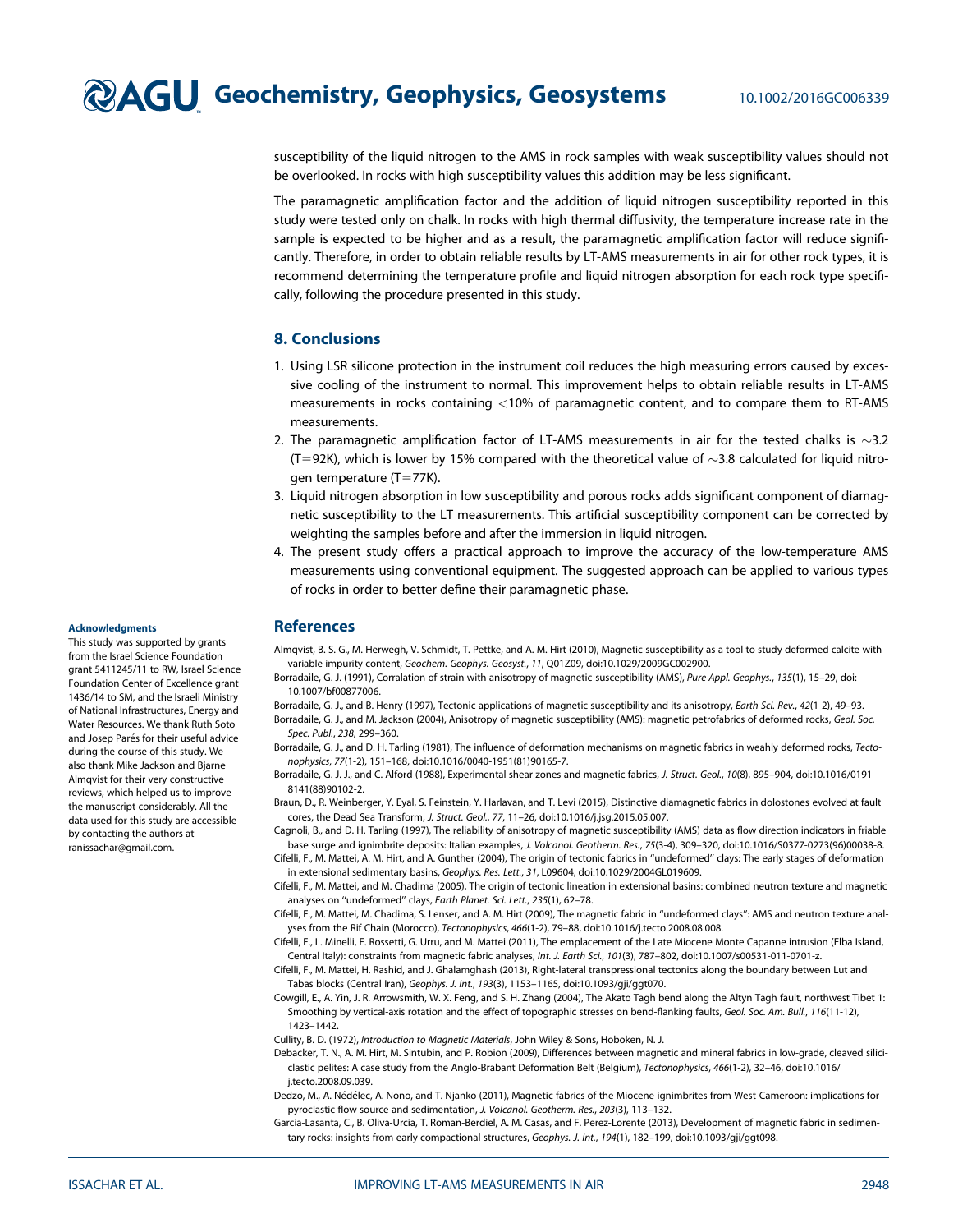García-Lasanta, C., B. Oliva-Urcia, T. Román-Berdiel, A. M. Casas, and A. M. Hirt (2014), Understanding the Mesozoic kinematic evolution in the Cameros basin (Iberian Range, NE Spain) from magnetic subfabrics and mesostructures, J. Struct. Geol., 66, 84–101, doi[:10.1016/](http://dx.doi.org/10.1016/j.jsg.2014.05.013) [j.jsg.2014.05.013.](http://dx.doi.org/10.1016/j.jsg.2014.05.013)

Gautam, P., and W. Rösler (1999), Depositional chronology and fabric of Siwalik group sediments in Central Nepal from magnetostratigraphy and magnetic anisotropy, J. Asian Earth Sci., 17(5-6), 659–682, doi[:10.1016/S1367-9120\(99\)00021-8](http://dx.doi.org/10.1016/S1367-9120(99)00021-8).

Gee, J. S., L. Tauxe, and C. Constable (2008), AMSSpin: A LabVIEW program for measuring the anisotropy of magnetic susceptibility with the Kappabridge KLY-4S, Geochem., Geophys. Geosyst., 9, Q08Y02, doi:[10.1029/2008GC001976.](http://dx.doi.org/10.1029/2008GC001976)

Haerinck, T., R. Adriaens, T. N. Debacker, A. M. Hirt, and M. Sintubin (2013), Paramagnetic metamorphic mineral assemblages controlling AMS in low-grade deformed metasediments and the implications with respect to the use of AMS as a strain marker, J. Geol. Soc., 170(2), 263–280, doi[:10.1144/jgs2012-062.](http://dx.doi.org/10.1144/jgs2012-062)

Henry, B., and L. Daly (1983), From qualitative to quantitative magnetic-anisotropy analysis - the prospect of finite strain calibration, Tectonophysics, 98(3-4), 327–336, doi:[10.1016/0040-1951\(83\)90300-1.](http://dx.doi.org/10.1016/0040-1951(83)90300-1)

Hrouda, F. (2004), Problems in interpreting AMS parameters in diamagnetic rocks, Geol. Soc. Spec. Publ., 238, 49–59.

Hrouda, F., B. Henry, and G. Borradaile (2000), Limitations of tensor subtraction in isolating diamagnetic fabrics by magnetic anisotropy, Tectonophysics, 322(3-4), 303–310, doi:[10.1016/s0040-1951\(00\)00093-7.](http://dx.doi.org/10.1016/s0040-1951(00)00093-7)

Issachar, R., T. Levi, S. Marco, and R. Weinberger (2015), Anisotropy of magnetic susceptibility in diamagnetic limestones reveals deflection of the strain field near the Dead Sea Fault, northern Israel, Tectonophysics, 656, 175–189, doi[:10.1016/j.tecto.2015.06.02](http://dx.doi.org/10.1016/j.tecto.2015.06.02).

Izquierdo-Llavall, E., A. M. Casas-Sainz, and B. Oliva-Urcia (2013), Heterogeneous deformation recorded by magnetic fabrics in the Pyrenean Axial Zone, J. Struct. Geol., 57, 97–113, doi[:10.1016/j.jsg.2013.10.005.](http://dx.doi.org/10.1016/j.jsg.2013.10.005)

Jelinek, V. (1981), Characterization of the magnetic fabric of rocks, Tectonophysics, 79(3-4), T63–T67, doi:[10.1016/0040-1951\(81\)90110-4.](http://dx.doi.org/10.1016/0040-1951(81)90110-4) Jelinek, V. (1985), The physical principles of measuring magnetic anisotropy with the torque magnetometer, Travaux Géophysiques, 33, 177–198.

Jelinek, V. (1995), Measuring anisotropy of magnetic susceptibility on a slowly spinning specimen-basic theory, AGICO Print 10. LaBerge, R., M. Porreca, and M. Mattei (2009), Meandering flow of a pyroclastic density current documented by the anisotropy of magnetic susceptibility (AMS) in the quartz latite ignimbrite of the, Tectonophysics, 466(1), 64–78.

Levi, T., and R. Weinberger (2011), Magnetic fabrics of diamagnetic rocks and the strain field associated with the Dead Sea Fault, northern Israel, J. Struct. Geol., 33(4), 566–578, doi[:10.1016/j.jsg.2011.02.001](http://dx.doi.org/10.1016/j.jsg.2011.02.001).

Levi, T., R. Weinberger, T. Aïfa, Y. Eyal, and S. Marco (2006a), Injection mechanism of clay-rich sediments into dikes during earthquakes, Geochem. Geophys. Geosyst., 7, Q12009, doi:[10.1029/2006GC001410.](http://dx.doi.org/10.1029/2006GC001410)

Levi, T., R. Weinberger, T. A€ıfa, Y. Eyal, and S. Marco (2006b), Earthquake-induced clastic dikes detected by anisotropy of magnetic susceptibility, Geology, 34(2), 69–72.

Levi, T., R. Weinberger, and S. Marco (2014), Magnetic fabrics induced by dynamic faulting reveal damage zone sizes in soft rocks, Dead Sea basin, Geophys. J. Int., 199(2), 1214–1229, doi[:10.1093/gji/ggu300](http://dx.doi.org/10.1093/gji/ggu300).

Lüneburg, C. M., S. A. Lampert, H. D. Lebit, A. M. Hirt, M. Casey, and W. Lowrie (1999), Magnetic anisotropy, rock fabrics and finite strain in deformed sediments of SW Sardinia (Italy), Tectonophysics, 307(1-2), 51–74, doi:[10.1016/S0040-1951\(99\)00118-3](http://dx.doi.org/10.1016/S0040-1951(99)00118-3).

Martin-Hernandez, F., and E. C. Ferre (2007), Separation of paramagnetic and ferrimagnetic anisotropies: A review, J. Geophys. Res., 112, B03105, doi:[10.1029/2006JB004340](http://dx.doi.org/10.1029/2006JB004340).

Morin, F. J. (1950), Magnetic Susceptibility of  $\alpha$ Fe\_ {2} O\_ {3} and  $\alpha$ Fe\_ {2} O\_ {3} with Added Titanium., Phys. Rev., 78(6), 819.

Morris, A. (2000), Magnetic fabric and palaeomagnetic analyses of the Plio–Quaternary calc–alkaline series of Aegina Island, South Aegean volcanic arc, Greece, Earth Planet. Sci. Lett., 176(1), 91–105.

Morrish, A. H. (1994), Canted Antiferromagnetism: Hematite., World Scientific, 192 pp., Singapore.

Nathan, Y., and A. Flexer (1977), Clinoptilolite, paragenesis and stratigraphy, Sedimentology, 24(6), 845-855.

Nye, J. F. (1957), Physical Properties of Crystals: Their Representation by Tensors and Matrices, Oxford university press, Oxford, U. K.

Oertel, G. (1983), The relationship of strain and preferred orientation of phyllosilicate grains in rocks—A review, Tectonophysics, 100(1-3), 413–447, doi[:10.1016/0040-1951\(83\)90197-X](http://dx.doi.org/10.1016/0040-1951(83)90197-X).

Oliva-Urcia, B., and T. Roman-Berdiel (2010), Tertiary compressional overprint on Aptian–Albian extensional magnetic fabrics, North-Pyrenean Zone, J. Struct. Geol., 32(3), 362–376.

Oliva-Urcia, B., J. Rahl, A. Schleicher, and J. Parés (2010), Correlation between the anisotropy of the magnetic susceptibility, strain and X-ray Texture Goniometry in phyllites from Crete, Greece, Tectonophysics, 486(1), 120–131.

Oliva-Urcia, B., A. M. Casas, R. Soto, J. J. Villalaín, and K. Kodama (2011), A transtensional basin model for the Organyà basin (central south-ern Pyrenees) based on magnetic fabric and brittle structures, Geophys. J. Int., 184(1), 111-130, doi:[10.1111/j.1365-246X.2010.04865.x.](http://dx.doi.org/10.1111/j.1365-246X.2010.04865.x)

Oliva-Urcia, B., A. M. Casas, M. J. Ramón, B. Leiss, E. Mariani, and T. Román-Berdiel (2012), On the reliability of AMS in ilmenite-type granites: an insight from the Marimanha pluton, central Pyrenees, Geophys. J. Int., 189(1), 187-203, doi:[10.1111/j.1365-246X.2011.05355.x.](http://dx.doi.org/10.1111/j.1365-246X.2011.05355.x)

Oliva-Urcia, B., T. Román-Berdiel, A. M. Casas, M. F. Bógalo, M. C. Osácar, and C. García-Lasanta (2013), Transition from extensional to com-pressional magnetic fabrics in the Cretaceous Cabuérniga basin (North Spain), J. Struct. Geol., 46, 220-234, doi[:10.1016/j.jsg.2012.09.001](http://dx.doi.org/10.1016/j.jsg.2012.09.001). Ort, M., G. Orsi, L. Pappalardo, and R. Fisher (2003), Anisotropy of magnetic susceptibility studies of depositional processes in the Campa-

nian Ignimbrite, Italy, Bull. Volcanol., 65(1), 55–72.

Owens, W. H., and E. H. Rutter (1978), The development of magnetic susceptibility anisotropy through crystallographic preferred orientation in a calcite rock, Phys. Earth Planet. Inter., 16(3), 215–222.

Özdemir, Ö., D. J. Dunlop, and T. S. Berquó (2008), Morin transition in hematite: Size dependence and thermal hysteresis, Geochem., Geophys. Geosyst., 9, Q10Z01, doi:10.1029/2008GC002110.

Ozisik, M. N. (1993), Heat Conduction, John Wiley & Sons, Hoboken, N. J.

Palmer, H., and W. MacDonald (1999), Anisotropy of magnetic susceptibility in relation to source vents of ignimbrites: empirical observations, Tectonophysics, 307(1), 207–218.

Palchik, V., and Y. H. Hatzor (2002), Crack damage stress as a composite function of porosity and elastic matrix stiffness in dolomites and limestones, Engineering Geology, 63(3), 233–245.

Parés, J. M., and B. A. van der Pluijm (2002), Phyllosilicate fabric characterization by Low-Temperature Anisotropy of Magnetic Susceptibility (LT-AMS), Geophys. Res. Lett., 29(24), 2215, doi:[10.1029/2002GL015459.](http://dx.doi.org/10.1029/2002GL015459)

Parés, J. M., and B. A. van der Pluijm (2014), Low-temperature AMS and the quantification of subfabrics in deformed rocks, Tectonophysics, 629, 55–62, doi[:10.1016/j.tecto.2014.03.005.](http://dx.doi.org/10.1016/j.tecto.2014.03.005)

Parés, J. M., B. A. van der Pluijm, and J. Dinares-Turell (1999), Evolution of magnetic fabrics during incipient deformation of mudrocks (Pyrenees, northern Spain), Tectonophysics, 307(1-2), 1–14.